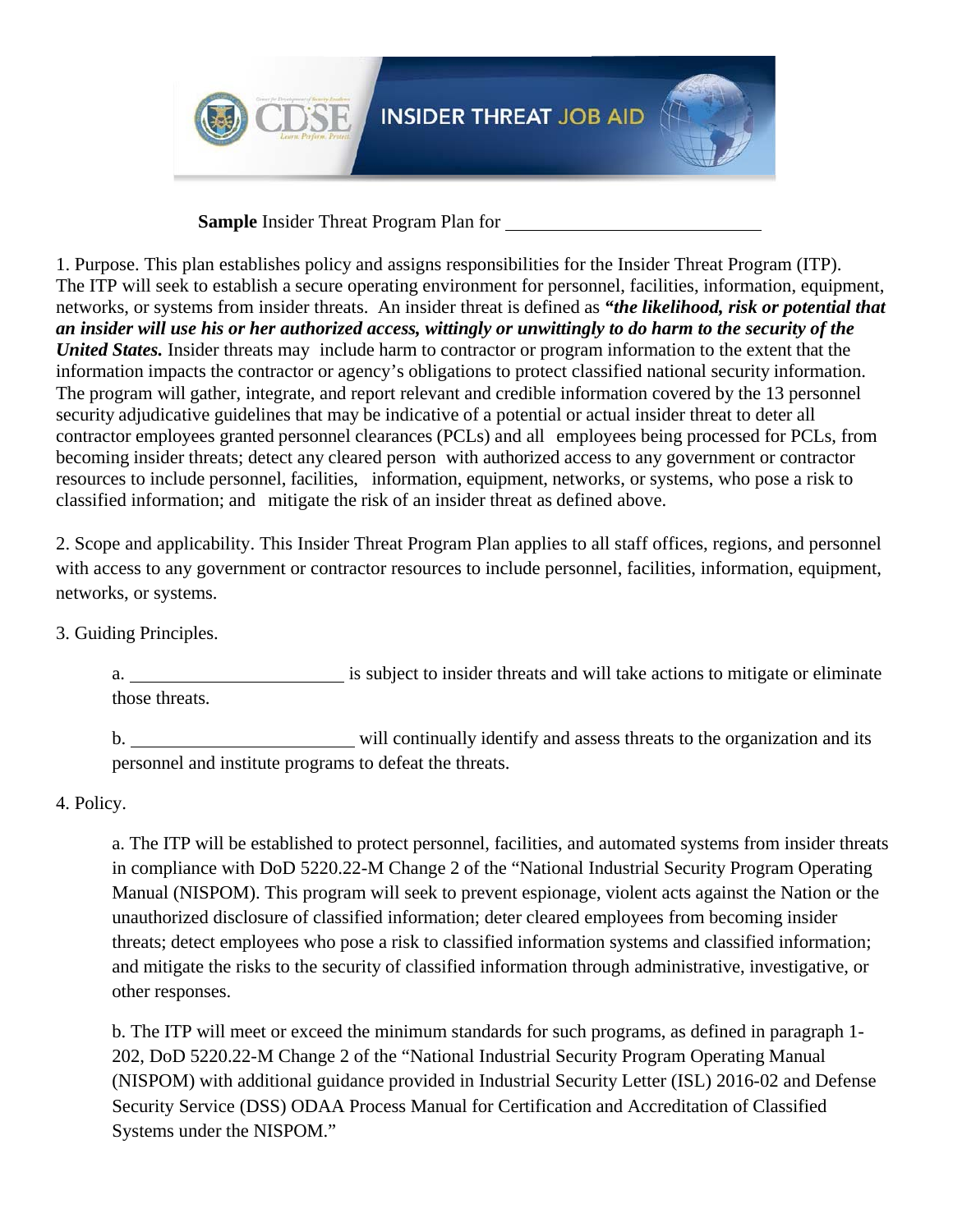c. The responsibilities outlined below are designed to enable the ITP to gather, integrate, centrally analyze, and respond appropriately to key threat-related information. The ITP will consult with records management, legal counsel, and civil liberties and privacy officials to ensure any legal, privacy, civil rights, and civil liberties issues (including, but not limited to, the use of personally identifiable information) are appropriately addressed.

5. Responsibilities.

a. Insider Threat Program Senior Official (ITPSO), will be designated in writing and will act as the company's representative for ITP implementing activities. The designated ITPSO will be cleared in connection with the facility clearance, be a United States citizen, and will be designated as Key Management Personnel (KMP) in e-FCL in accordance with Cognizant Security Agency (CSA) guidance and in accordance with NISPOM 1-202b.

b. The ITPSO will be responsible for daily operations, management, and ensuring compliance with the minimum standards derived from Change 2 to DoD 5220.22-M, "National Industrial Security Program Operating Manual (NISPOM)." Responsibilities include:

(1) Self-certify the Insider Threat Program Plan in writing to DSS no later than 6 months from the issue date of Change 2 to DoD 5220.22-M, NISPOM.

(2) Provide copies of the Insider Threat Plan upon request and will make the plan available to the DSS during the Security Vulnerability Assessments (SVA).

(3) Establish an Insider Threat Program based on the organization's size and operations.

(4) Provide Insider Threat training for Insider Threat Program personnel and awareness for cleared employees.

(5) \*Establish user activity monitoring on classified information systems in order to detect activity indicative of insider threat behavior. These monitoring activities will be based on Federal requirements and standards (Federal Information Security Management Act, National Institute of Standards and Technology, and Committee for National Security Systems) and in accordance with NISPOM 8-100d.

(6) \*Establish procedures in accordance with NISPOM, paragraph 1-202b and 1-300, to access, gather, integrate, and provide for reporting of relevant and credible information across the contractor facility (e.g., human resources, security, information assurance, and legal review) covered by the 13 personnel security adjudicative guidelines that may be indicative of a potential or actual insider threat to deter employees from becoming insider threats; detecting insiders who pose a risk to classified information; and mitigating the risk of an insider threat.

(7) \*Establish a system or process to identify patterns of negligence or carelessness in handling classified information, in accordance with NISPOM 1-304c, even for incidents that do not warrant a culpability or incident report.

(8) \*Conduct self-inspections of the Insider Threat Program in accordance with NISPOM 1-207b.

(9) \*Oversee the collection, analysis, and reporting of information across the company to support the identification and assessment of insider threats.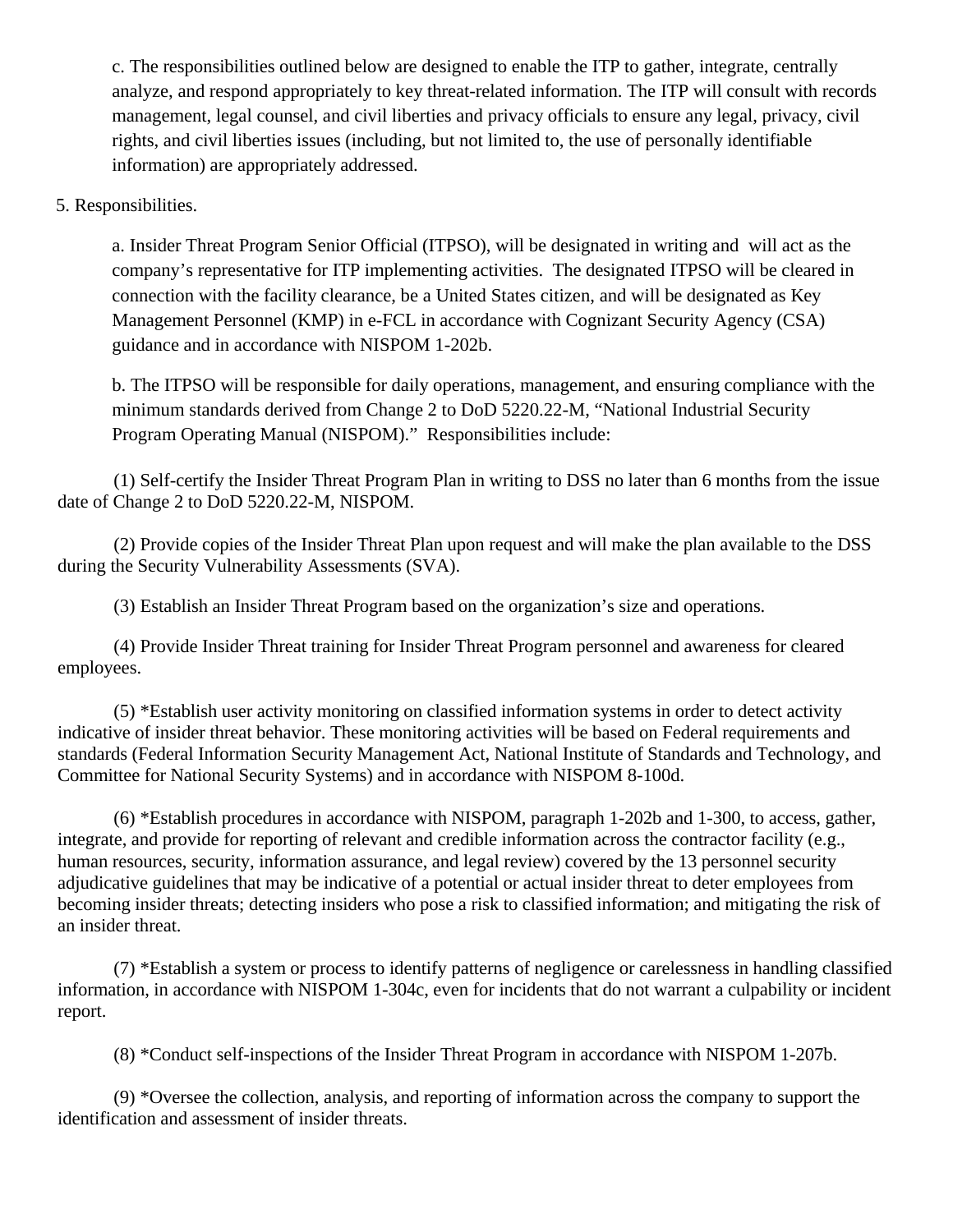(10) \*Establish and manage all implementation and reporting requirements, to include self-assessments and independent assessments, the results of which shall be reported to the Senior Management.

6. Insider Threat Training.

a. Insider Threat Program Senior Official (ITPSO) Training

(1) ITPSO training will be completed by November 30, 2016.

(2) If a new ITPSO is appointed after the 6-month implementation period, the new ITPSO will complete the required training within 30-days of being assigned ITPSO responsibilities.

b. ITP Personnel Training.

(1) \*All personnel assigned duties related to insider threat program management will attend the training outlined in NISPOM 3-103a.

(2) \*After initial implementation of this plan and completion of the required training, all new contractor personnel assigned duties related to the insider threat program management will complete the above training within 30-days of being assigned duties and refresher training annually thereafter.

c. Employee Insider Threat Awareness Training

(1) \*Training on insider threat awareness in accordance with NISPOM 3-103b will be required for all cleared employees before being granted access to classified information and annually thereafter in accordance with NISPOM 3-103b.

(2) \*Cleared employees already in access will complete insider threat awareness training no later than May 31, 2017 and annually thereafter in accordance with NISPOM 3-103b.

(3) \*All cleared employees who are not currently in access will complete insider threat awareness training prior to being granted access and annually thereafter in accordance with NISPOM 3-103b.

d. Insider Threat Training Records Management.

(1) Insider Threat Training Records will consist of training attendance records, certificates, or other documentation verifying that personnel completed the training requirements in accordance with NISPOM 3- 103c.

(2) Insider Threat Training Records will maintain records of all employee insider threat awareness or program initial and refresher training in accordance with NISPOM 3-103c.

(3) Insider Threat Training Records will be available for review during DSS security vulnerability assessments.

(4) Insider Threat Awareness will be included in annual refresher training to reinforce and update cleared employees on the information provided in initial training in accordance with NISPOM 3-108.

7. Insider Threat Reporting Requirements. All credible Insider Threat Information will be coordinated and shared with the ITPSO, which will then take action as directed in NISPOM, paragraph 1-300, "Reporting Requirements." The following information will be reported: